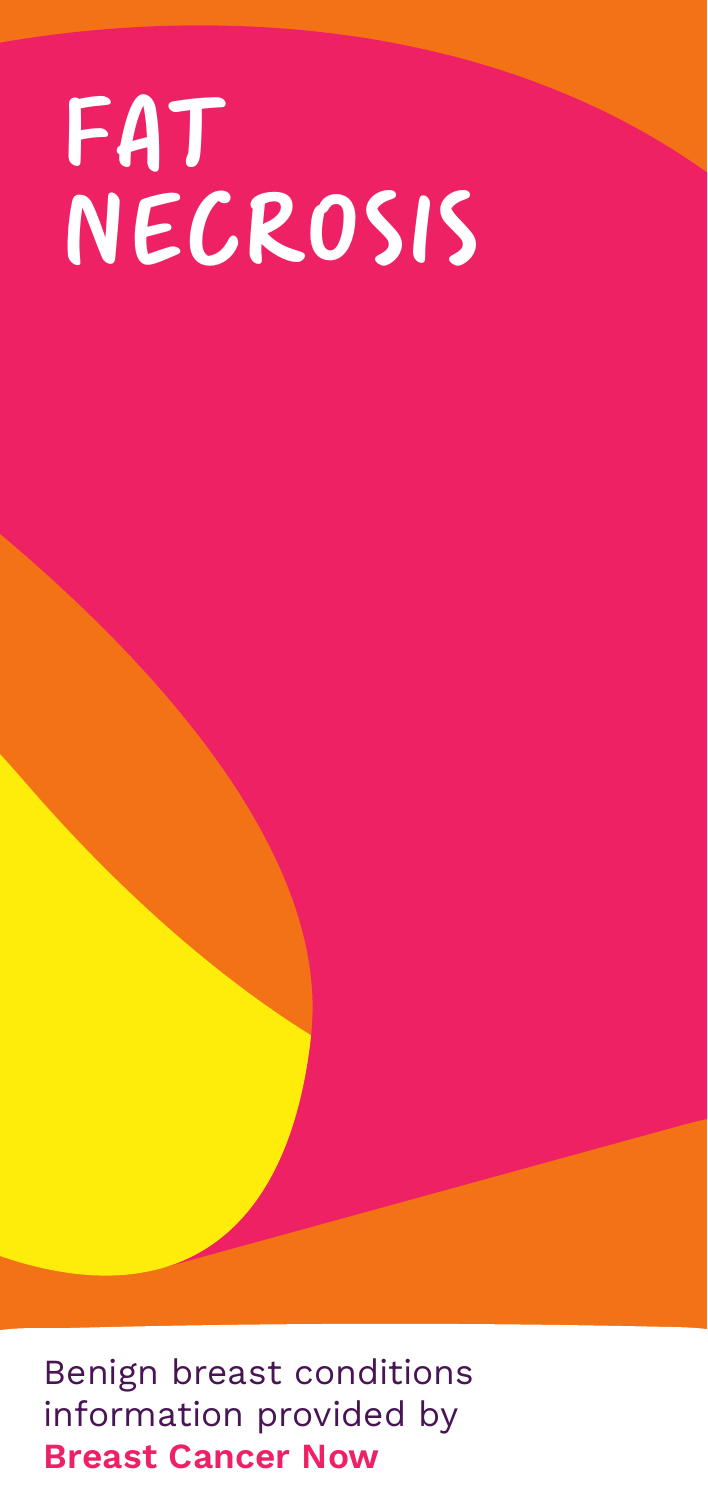### WHAT IS FAT NECROSIS?

Fat necrosis is a benign (not cancer) condition that most commonly develops after an injury or trauma to the breast tissue.

A lump can form if an area of fatty breast tissue is damaged, for example during a biopsy or surgery.

Necrosis is a medical term that describes damaged or dead tissue.

It can occur anywhere in the breast and can affect women of any age.

Men can also get fat necrosis, but this is very rare.

Having fat necrosis does not increase your risk of developing breast cancer.

### WHAT CAUSES FAT NECROSIS?

Fat necrosis can be caused by any type of trauma to the breast including:

- Breast biopsy
- Breast surgery including lumpectomy, breast reduction, reconstruction or enlargement
- Radiotherapy to the breast
- Lipomodelling: when fat taken from another part of the body is injected into the breast, for example to improve the appearance of dents following surgery
- Damage or injury caused by an accident such as a seat belt injury or fall

Fat necrosis can be found at any time after breast surgery or an injury.

Sometimes it develops without any trauma and many women with fat necrosis do not remember a specific injury.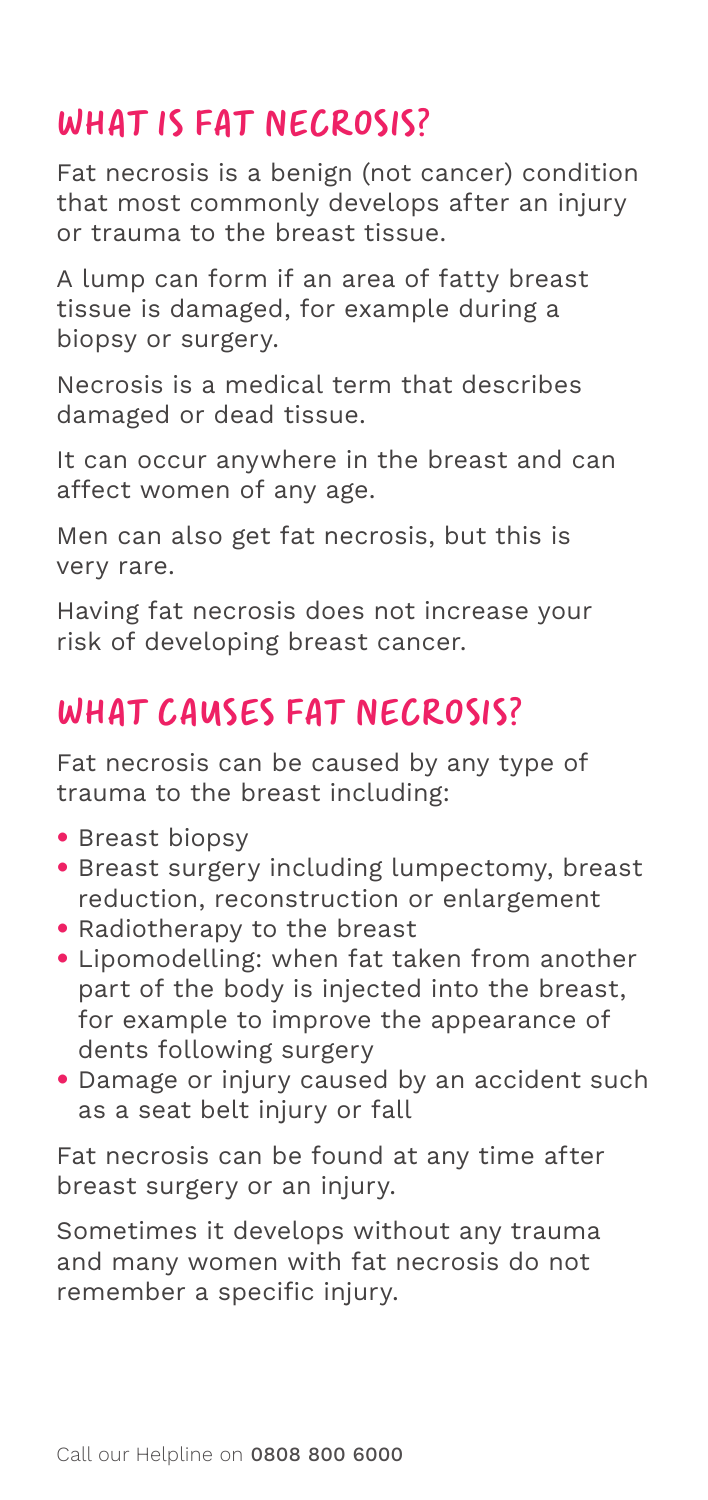### WHAT ARE THE SYMPTOMS?

Fat necrosis feels like a firm, round lump or lumps.

It's usually painless, but in some people it may feel tender or even painful.

The skin around the lump may look thickened, red, bruised or occasionally dimpled.

Sometimes fat necrosis can cause the nipple to be pulled in.

### How is fat necrosis diagnosed?

Fat necrosis usually becomes noticeable as a lump in the breast.

Sometimes it's found by chance after a mammogram (breast x-ray) during breast screening.

If you see your GP because of a breast lump, they'll examine your breasts and will likely refer you to a breast clinic where you'll be seen by specialist doctors or nurses.

At the breast clinic most people have a breast examination followed by one or more of the following tests:

- A mammogram
- An ultrasound scan (using sound waves to produce an image)
- A core biopsy (using a hollow needle to take a small sample of tissue to be looked at under a microscope – several tissue samples may be taken at the same time)
- A fine needle aspiration (using a fine needle and syringe to take a sample of cells to be looked at under a microscope)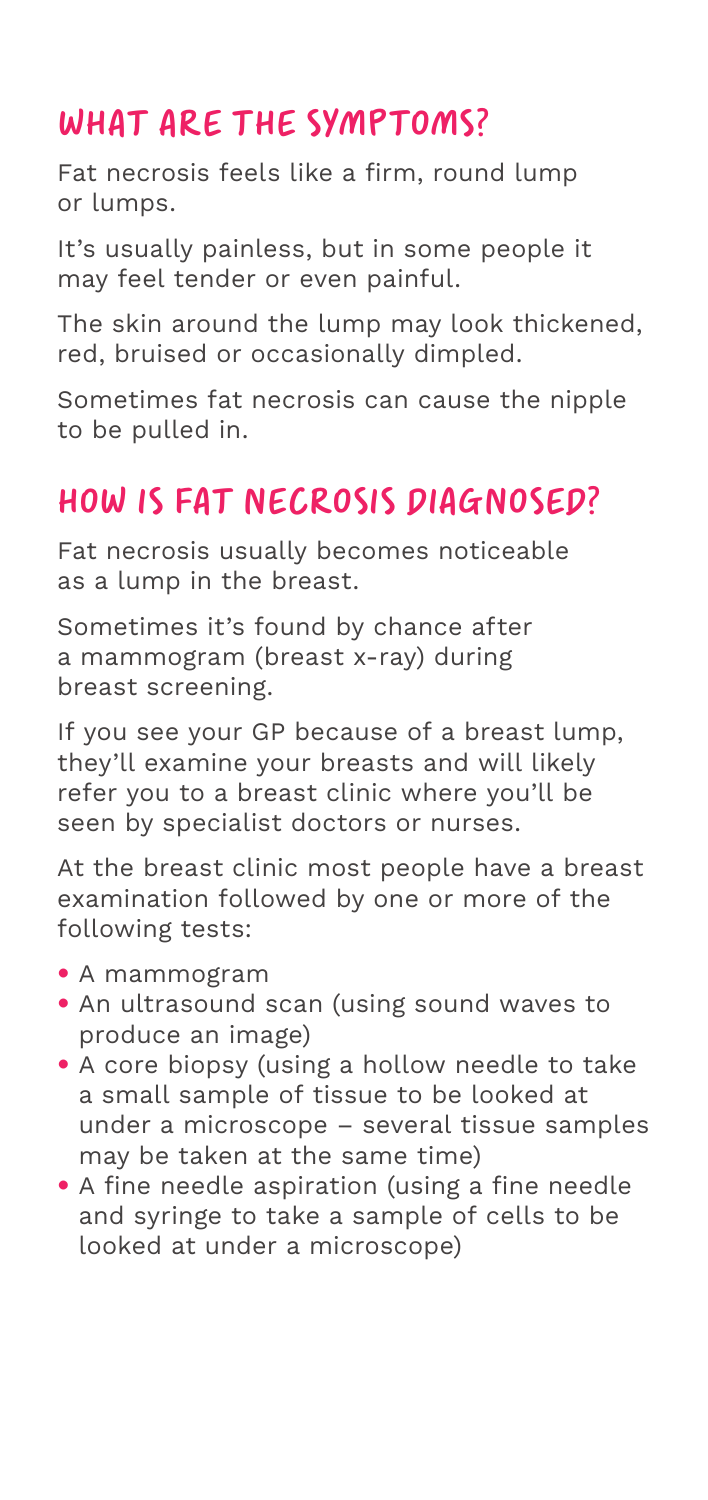During a breast examination fat necrosis can be confused with breast cancer. It may also look like breast cancer on x-rays and scans, which can cause a lot of anxiety.

If the mammogram or ultrasound scan clearly shows fat necrosis, you may not need more tests. If there's any doubt about what the mammogram or ultrasound scan shows, you will have a biopsy.

Mammograms are less commonly used in women under 40. Younger women's breast tissue can be dense which can make the x-ray image less clear. However, they may sometimes be used to help with the diagnosis.

Call our free Helpline or see our booklet Your breast clinic appointment for more information about any tests you may be having.

### How is fat necrosis treated?

#### Most people do not need treatment

Fat necrosis is harmless so you will not usually need any treatment or follow-up.

In most cases the body will break it down over time. This could take a few months.

It's important to go back to your GP if the lump gets bigger or you notice any other changes to your breasts.

#### Surgery

Surgery is usually avoided if possible because it can sometimes cause further fat necrosis.

However, an operation to remove the fat necrosis may be recommended if:

- The biopsy has not given enough information to confirm a diagnosis of fat necrosis
- The fat necrosis is uncomfortable or tender
- The lump or lumpy area does not go away by itself or gets bigger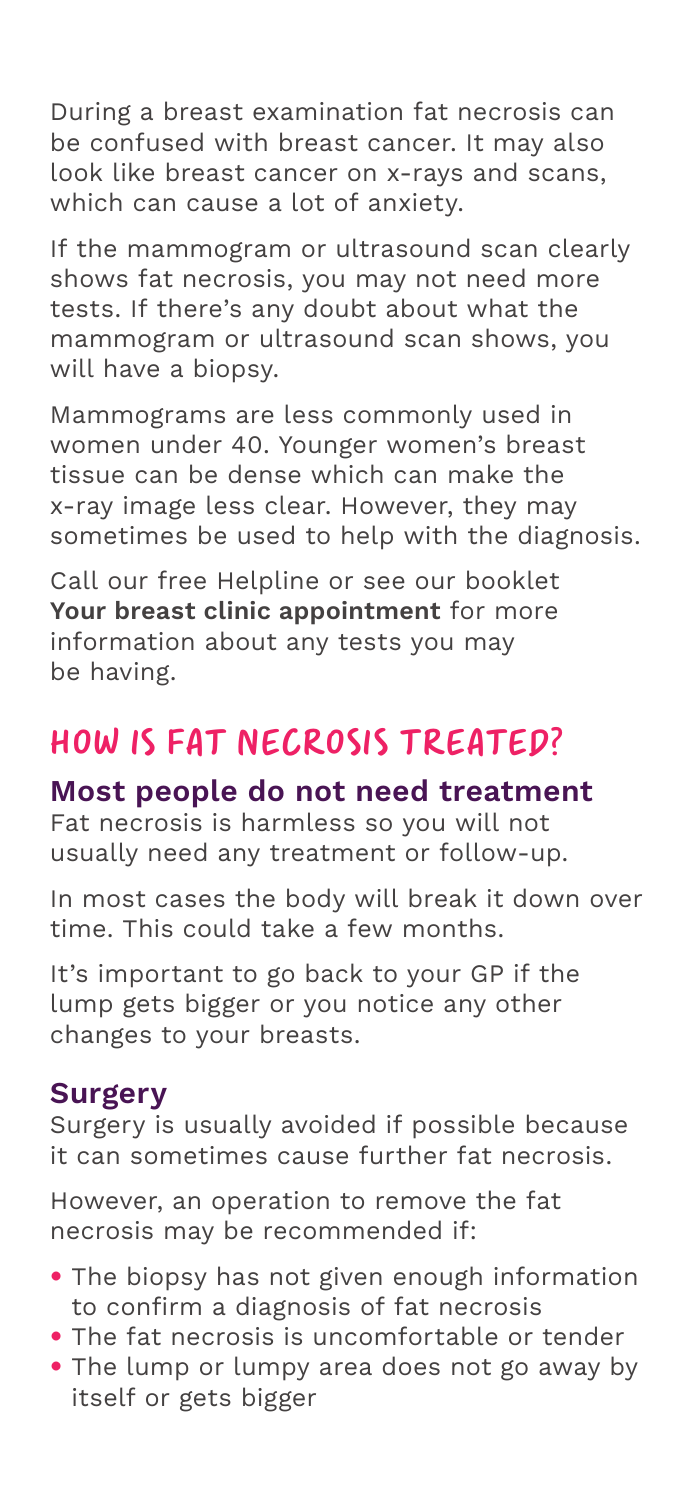If you need surgery, you'll usually have an excision biopsy. This is an operation to remove the dead or damaged tissue, and may be done using either a local or a general anaesthetic. The operation will leave a small scar but this usually fades over time.

Some people are offered a vacuum assisted excision biopsy to remove the fat necrosis. After an injection of local anaesthetic, a small cut is made in the skin. A hollow probe connected to a vacuum device is placed through the cut. Using ultrasound or mammography as a guide, breast tissue is sucked through the probe by the vacuum into a collecting chamber until the fat necrosis has been removed. This may mean an operation under a general anaesthetic can be avoided.

After a biopsy, the tissue removed is sent to the laboratory and examined under a microscope.

If fat necrosis causes discomfort but you're not having an operation to remove it, your doctor may suggest treating it with pain relief such as paracetamol or an anti-inflammatory drug like ibuprofen.

Sometimes, within an area of fat necrosis the damaged tissue can form a cyst containing an oily fluid (oil cyst).

Breast cysts don't usually need any treatment or follow-up. Most cysts go away by themselves and are nothing to worry about.

If the cyst is large or causing discomfort, your specialist may draw off the fluid using a fine needle and syringe.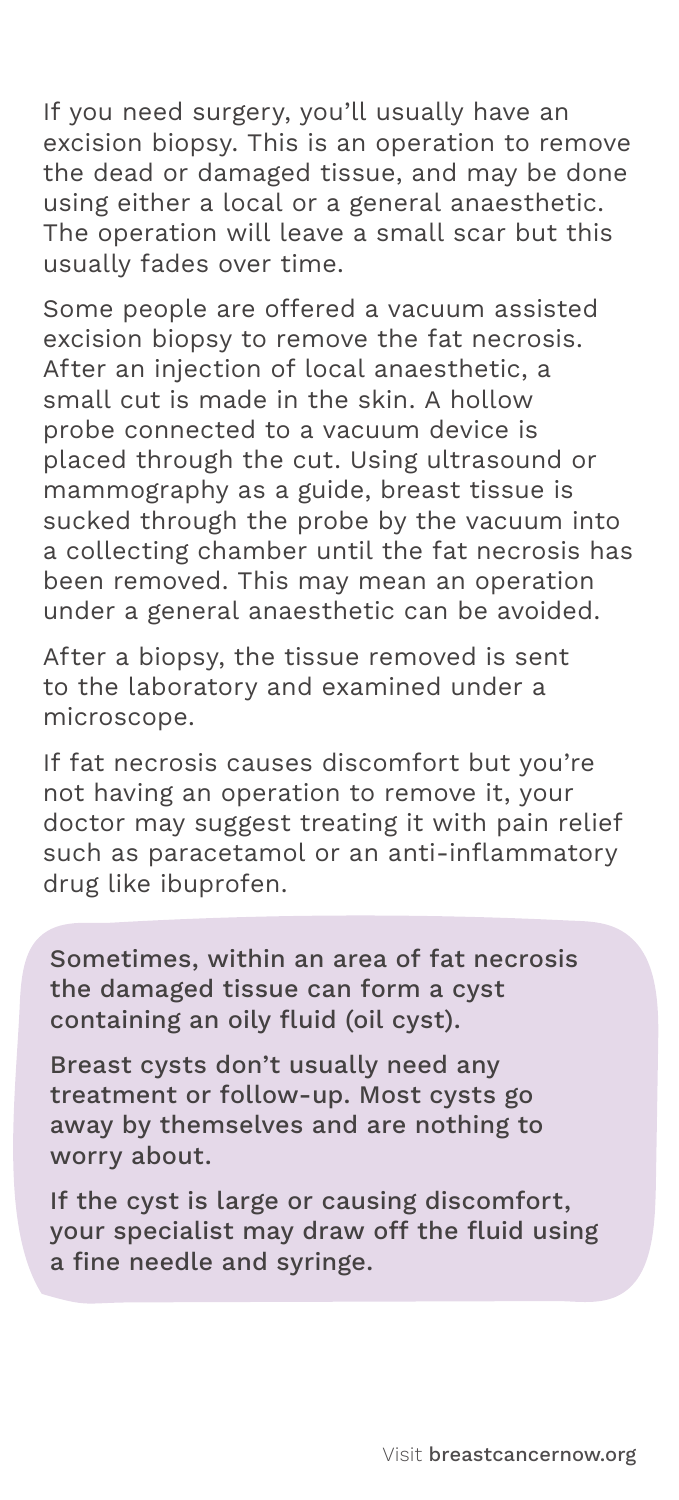### Can fat necrosis increase the risk of breast cancer?

Having fat necrosis does not increase your risk of developing breast cancer.

Some people worry the fat necrosis might 'turn into' breast cancer, but there's no evidence that this can happen.

However, it's still important to be breast aware and go back to your GP if you notice any changes in your breasts, regardless of how soon these occur after your diagnosis of fat necrosis.

You can find out more about being breast aware in our booklet Know your breasts: a guide to breast awareness and screening which you can download or order from our website breastcancernow.org

If you have any questions about fat necrosis or would just like to talk it through with a nurse, you can call our free Helpline on 0808 800 6000.



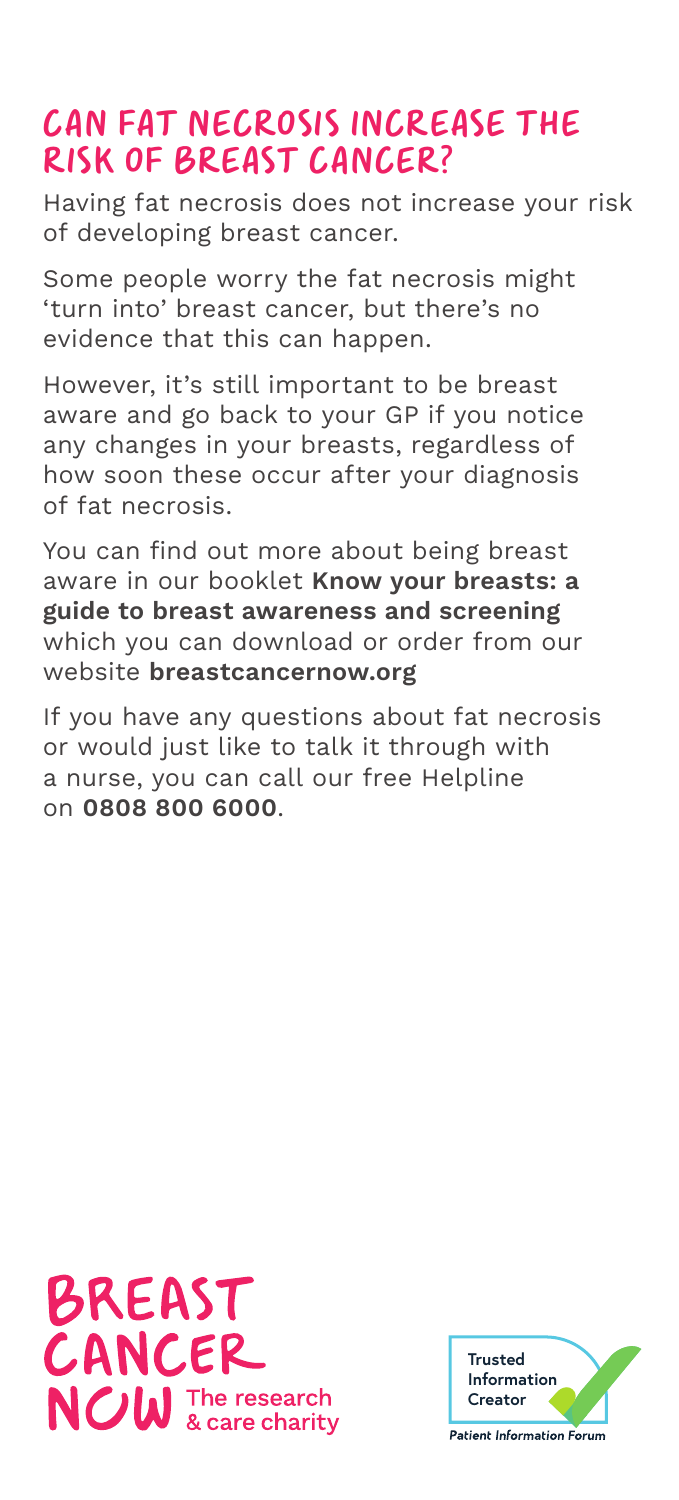### ABOUT THIS LEAFLET

Fat necrosis was written by Breast Cancer Now's clinical specialists, and reviewed by healthcare professionals and people affected by breast conditions.



For a full list of the sources we used to research it: Email health-info@breastcancernow.org



You can order or download more copies from breastcancernow.org/publications



We welcome your feedback on this publication: health-info@breastcancernow.org



For a large print, Braille or audio CD version: Email health-info@breastcancernow.org

#### © Breast Cancer Now, March 2022, BCC76 Edition 7, next planned review 2025

Breast Cancer Now is a company limited by guarantee registered in England<br>(9347608) and a charity registered in England and Wales (1160558), Scotland<br>(SC045584) and Isle of Man (1200). Registered Office: Fifth Floor, Ibex 42–47 Minories, London EC3N 1DY.